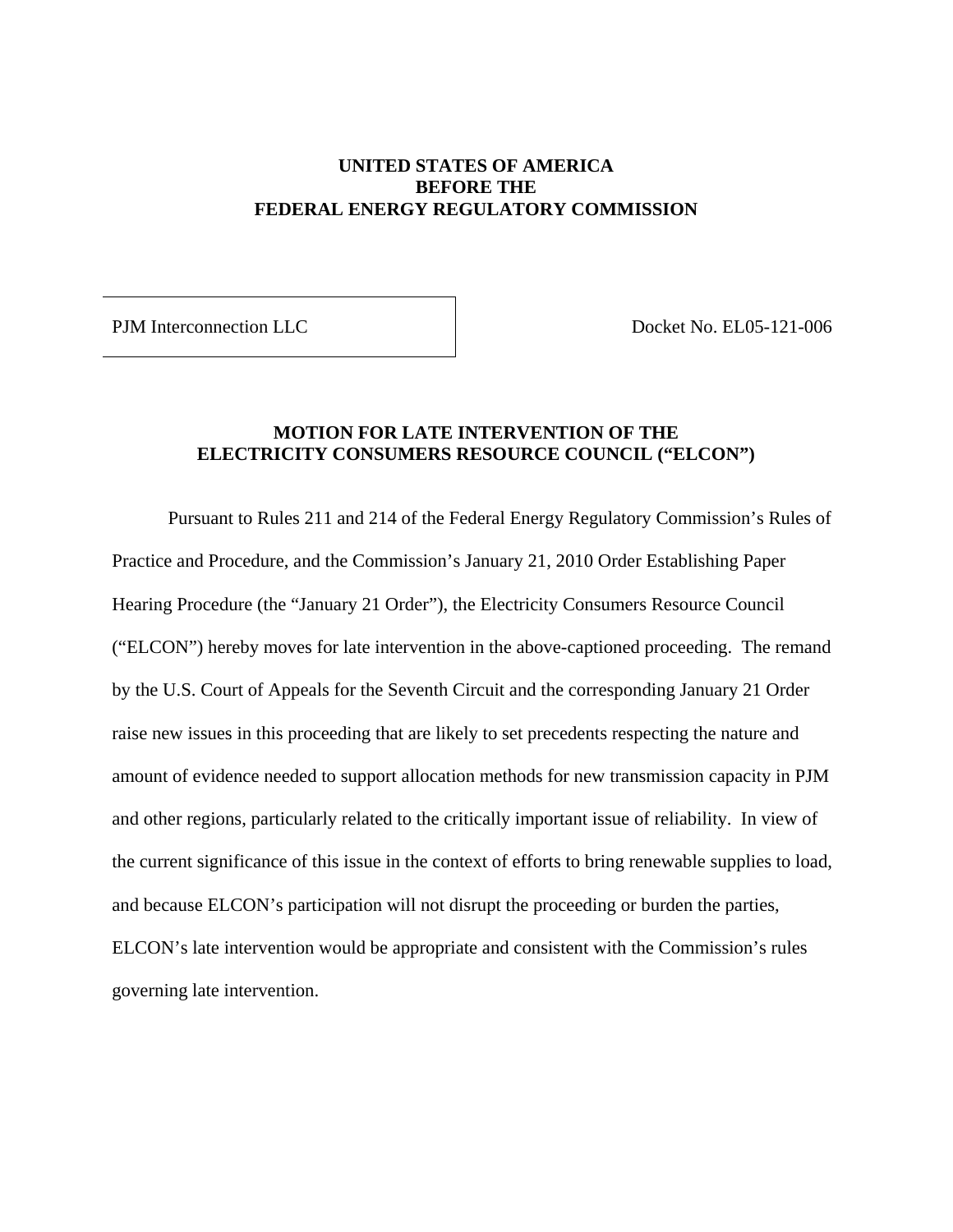#### **Description and Standing of ELCON**

ELCON is the national association representing large industrial consumers of electricity. ELCON member companies produce a wide range of products from virtually every segment of the manufacturing community. As operators of hundreds of major facilities and major consumers of electricity, ELCON members are significantly impacted by charges imposed for the cost of new transmission. Many ELCON members operate major facilities and are consumers of electricity in the footprint of the PJM region and therefore will be directly affected by the outcome of this proceeding.

#### **Basis for ELCON's Late Intervention**

ELCON's late intervention in this proceeding would be consistent with Rule 214(b)(3) and  $(d)$ .

*First*, the impact of the Seventh Circuit decision, as reflected in the Commission's expansive inquiries posed in the January 21 Order, gives rise to good cause for filing at this time. This proceeding has entered an unanticipated phase, with a new substantive focus on the nature and amount of evidence required to support alleged reliability benefits, that will impact this and future proceedings on the important issue of transmission cost allocation in PJM and other regions. These issues are discussed further below.

*Second*, permitting ELCON's intervention will not disrupt the proceeding. ELCON does not offer new comments now but rather will follow the same timeline to which other parties are subject under the January 21 Order, with comments due 45 days after PJM's forthcoming filing.<sup>1</sup>

*Third*, ELCON's interests are not adequately represented by other parties to this proceeding. ELCON's members are substantial industrial users of transmission not only in PJM

1

 $1$  ELCON further notes that this motion is filed within 15 days of the January 21 Order which initiated the current, new phase of this proceeding.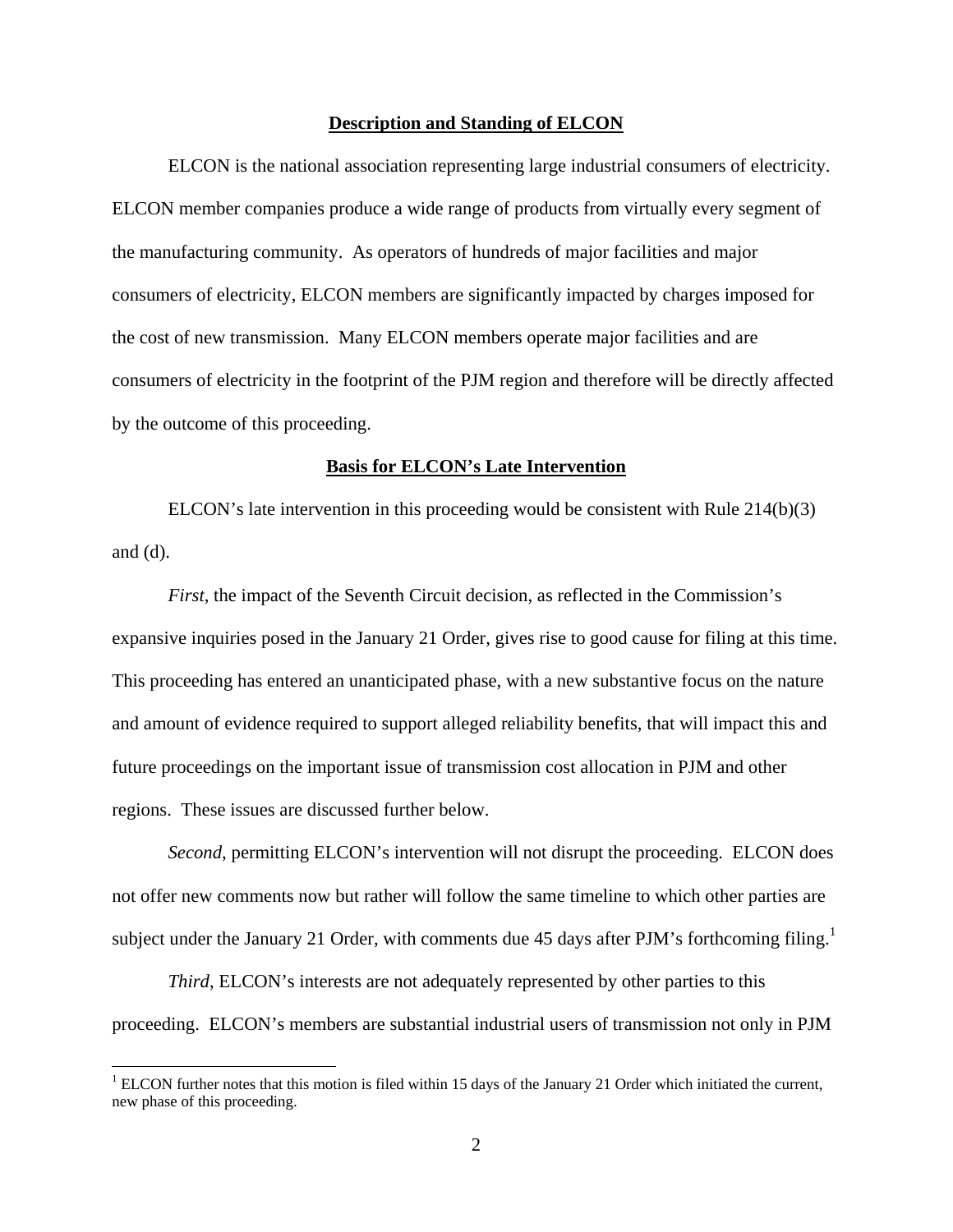but also in other regions. ELCON has significant expertise in these matters having participated extensively in other Commission proceedings addressing cost allocation and renewable resources.

*Fourth*, ELCON's intervention would not prejudice or impose burdens on existing parties. ELCON accepts the existing record of the proceeding and seeks merely the opportunity to submit comments in accordance with the timeline of the January 21 Order.

In particular, this new phase of this proceeding arose from Seventh Circuit's decision overturning the Commission's prior order in this docket and its October 28, 2009 remand to the Commission. The court's decision provided new guidance on the nature and degree of evidence required to support transmission cost allocation methodologies and therefore changed the subject matter and scope of this proceeding in a fashion that was not previously anticipated. The Seventh Circuit found:

FERC is not authorized to approve a pricing scheme that requires a group of utilities to pay for facilities from which its members derive no benefits, or benefits that are trivial in relation to the costs sought to be shifted to its members. "[A]ll approved rates [must] reflect to some degree the costs actually caused by the customer who must pay them." [citations omitted]. Not surprisingly, we evaluate compliance with this unremarkable principle by comparing the costs assessed against a party to the burdens imposed or benefits drawn by that party.<sup>2</sup>

The Seventh Circuit determined that the Commission, in implementing this standard, needed to carefully support its conclusions respecting the reliability benefits of new transmission, potentially including "ballpark estimates" of those benefits. In particular, the court focused on the need to "compare the reliability of a 500 kV line to that of a 345 kV line."<sup>3</sup>

The significant new demands imposed by the Seventh Circuit decision are reflected in the substantial, broad ranging questions posed to PJM and other parties in the January 21 Order,

 $\frac{1}{2}$  576 F.3d 470 at 476.

<sup>3</sup> *Id*. at 476-77.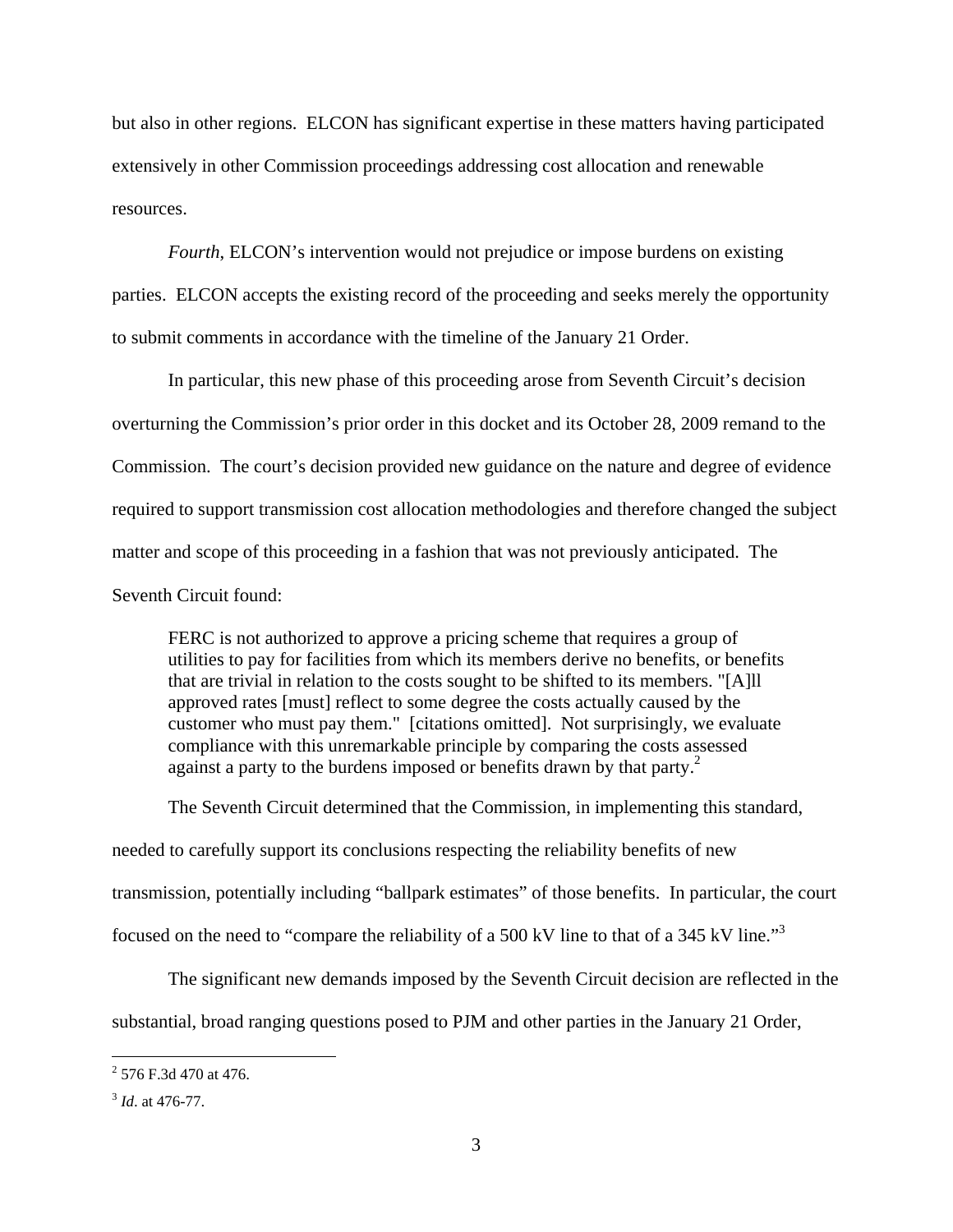including: how PJM determines the relative priorities of resolving numerous priority issues with one project; the anticipated reliability requirements addressed by the PJM RTEP; the differences in regional benefits between 500 kV and lower voltage facilities; the relevant types of benefits that transmission expansions that operate at or above 500 kV; and whether the reliability, economic, or other benefits of transmission expansions are greater for customers located in areas that import electricity than for customers located in areas that export electricity.

These newly raised issues are significant both for the current PJM matter and for similar transmission cost allocation issues that are being and will be raised in other regions.

#### **ELCON's Comments**

 As noted above, in order not to burden this proceeding ELCON does not offer any substantive comments at this time. Rather, if its motion for late intervention is granted, ELCON would submit comments in accordance with the timeline set out in the January 21 Order -- within 45 days of PJM's forthcoming filing -- just as would any other party to this proceeding.

\* \* \* \*

In consideration of the foregoing, ELCON respectfully requests that the Commission grant its Motion for Late Intervention in this proceeding.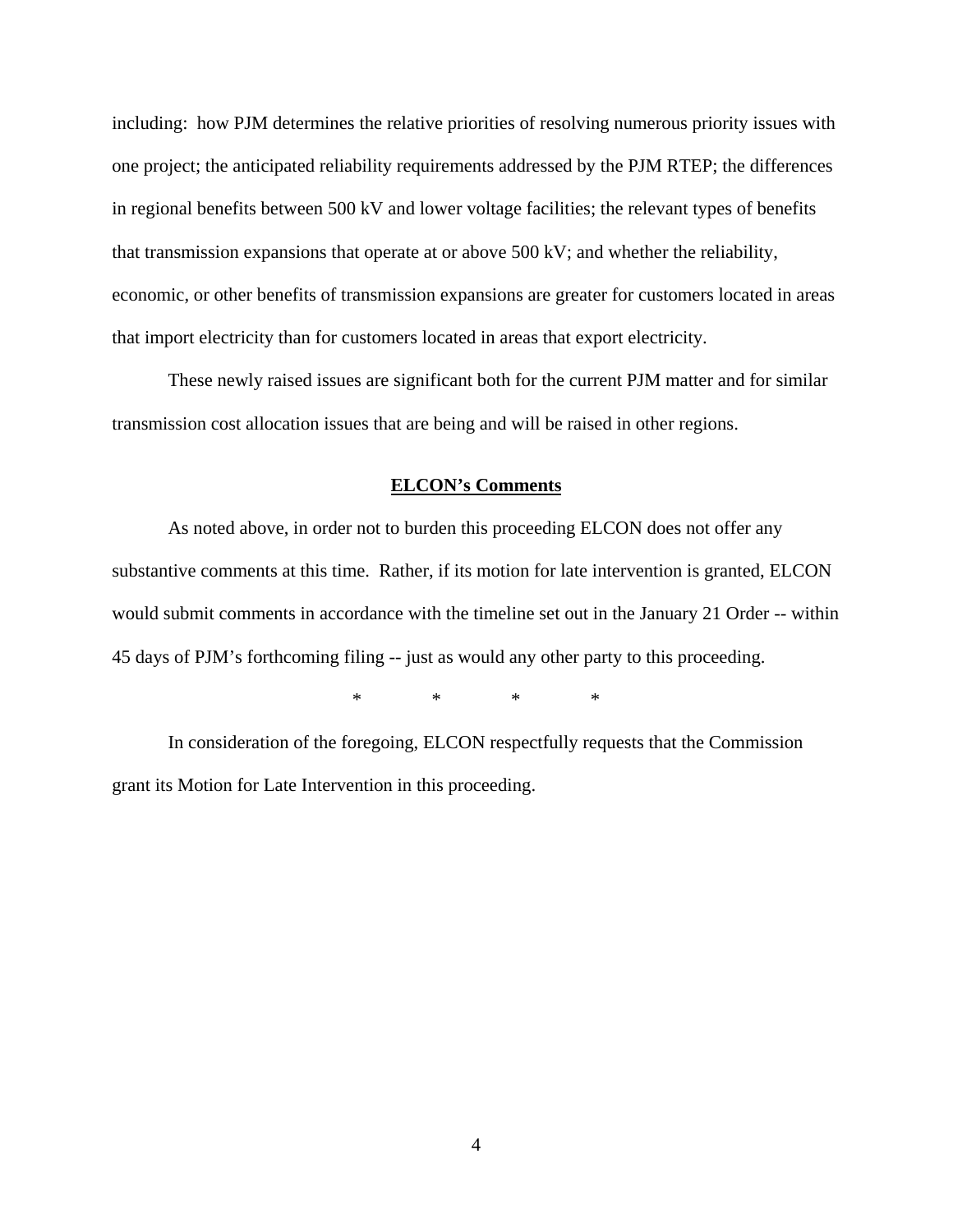## **Notices and Communications**

Notices and communications with regard to these proceedings should be addressed to:

John P. Hughes Vice President, Technical Affairs ELECTRICITY CONSUMERS RESOURCE **COUNCIL** 1111 – 19th Street, NW, Suite 700 Washington, DC 20036 Email: jhughes@elcon.org Phone: (202) 682-1390

W. Richard Bidstrup CLEARY GOTTLIEB STEEN & HAMILTON LLP 2000 Pennsylvania Avenue, NW, Suite 9000 Washington, DC 20006 Email: rbidstrup@cgsh.com Phone: (202) 974-1500

Respectfully submitted,

/s/ W. Richard Bidstrup W. Richard Bidstrup CLEARY GOTTLIEB STEEN & HAMILTON LLP 2000 Pennsylvania Avenue, NW, Suite 9000 Washington, D.C. 20006 Telephone: (202) 974-1500

*Counsel for ELCON* 

Dated: February 5, 2010